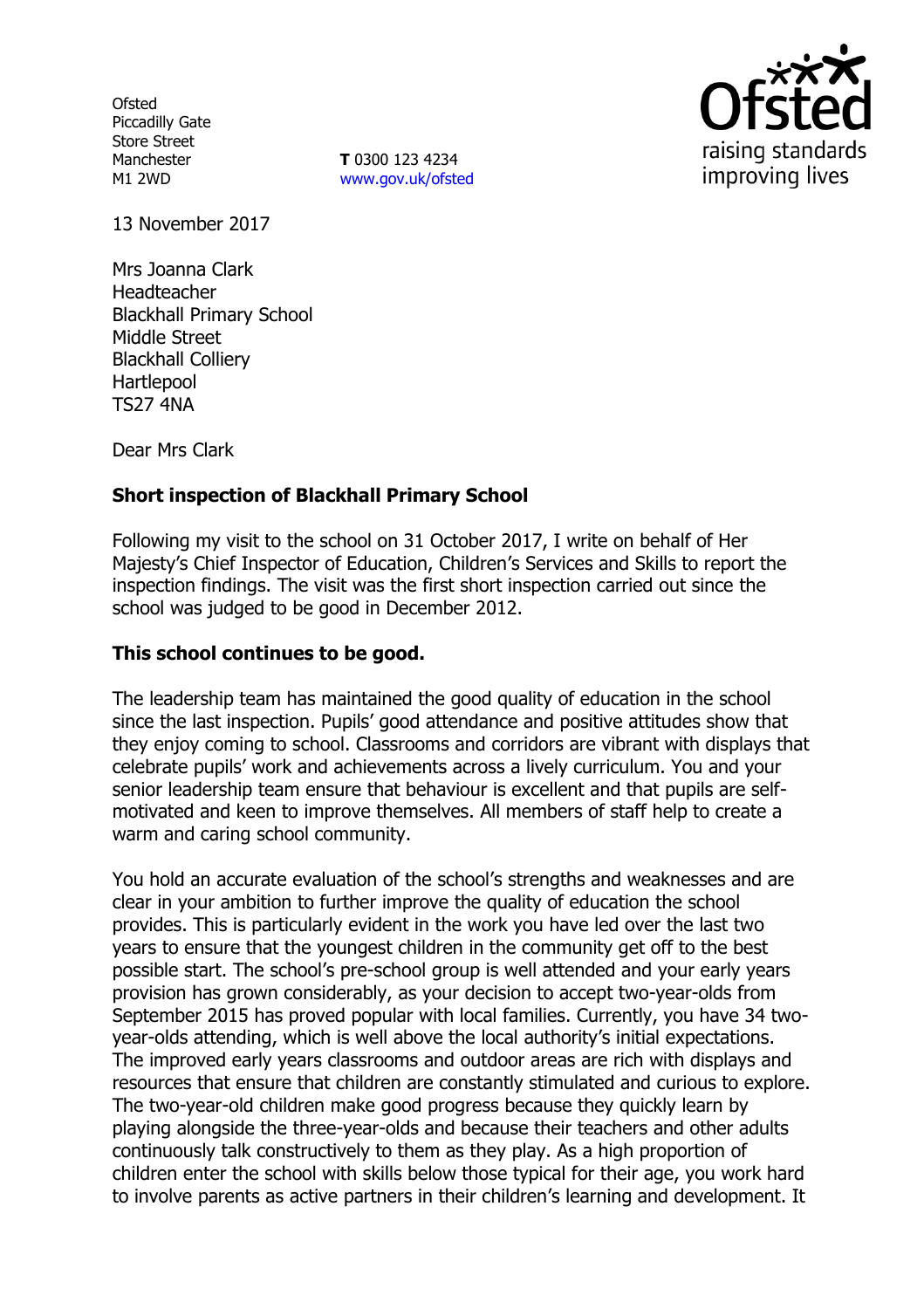

was good to see so many parents attending the Hallowe'en 'spooktacular' event and learning about the importance of play.

In the last inspection, you were asked to increase the proportion of outstanding teaching. On this inspection, I visited a number of classrooms with you and we discussed how you support and manage the performance of teachers. We found classrooms to be well organised and well resourced. Most lessons were thoughtfully planned and engaged and challenged pupils to learn. You have a mixture of experienced staff and some who are new to teaching. You have arranged for new colleagues to be mentored by your more experienced staff and to attend the programme of training provided by the local authority. You have also recently set new objectives for all your staff and ensured that their objectives are sharp, measurable and appropriately linked to your school improvement priorities. Early on this term, you and other senior leaders conducted a wide range of checks on the quality of teaching and provided individual teachers with helpful feedback.

Despite pupils making good progress in each phase of the school, standards at the end of key stage 2 remain just below those seen nationally. Furthermore, in some classes, your current assessment information shows that disadvantaged pupils are making less progress than other pupils. You are determined to raise standards further, particularly for disadvantaged pupils, and have prioritised these objectives in your school development plan. However, although your plans set appropriate targets for the attainment of different groups of pupils, plans do not include milestones across the year when you and your governors will check whether or not you are on course to achieve these targets.

Your determination to improve teaching and raise standards further can also be seen in the bold changes you have introduced to the teaching of English across the school. Good preparatory training for teachers and teaching assistants has ensured that they are confidently using new strategies to teach phonics. We observed some highly effective phonics sessions taking place in the Reception class and across key stage 1. Furthermore, pupils told me that they are much more interested in reading now because the re-developed library has better books and the reading programme challenges them to understand their books more deeply. The checks I made on pupils' English books also showed that your curriculum is ensuring that they make strong progress in developing their writing skills. Pupils regularly review and re-draft their work, correcting spellings, improving its structure and enriching the vocabulary to give it greater meaning and colour. We saw some excellent examples of writing on display that also showcased excellent handwriting and pride of presentation. However, the checks on mathematics books I made confirmed your own findings that some teachers are not yet sufficiently skilled in developing pupils' reasoning and problem-solving skills.

## **Safeguarding is effective.**

You give safeguarding a high priority and ensure that safeguarding and pupil welfare are very much a shared responsibility across your senior team. You are all trained to the appropriate level and you ensure that members of staff are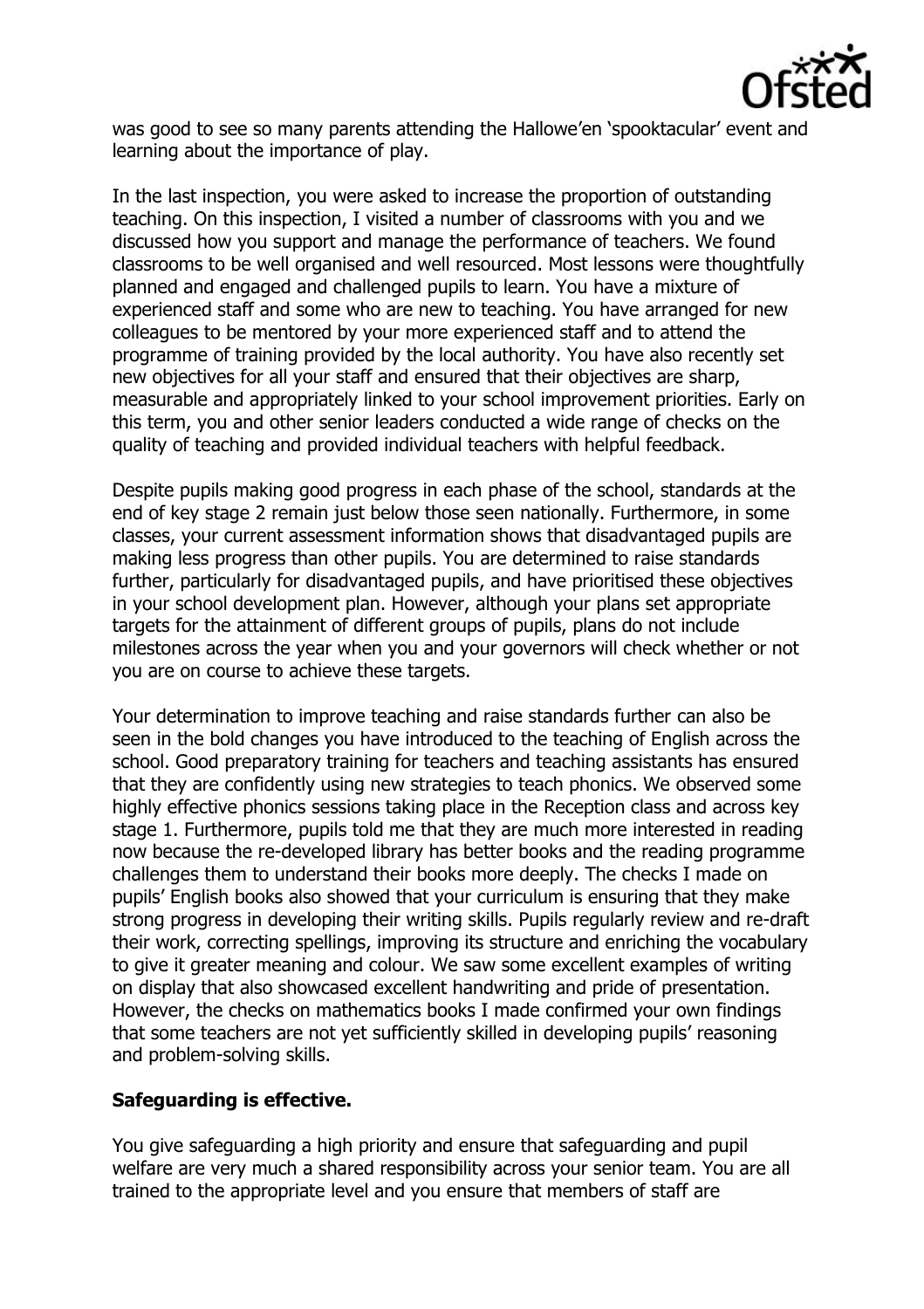

knowledgeable and confident to act if they have any concerns about a child's safety. The leadership team has ensured that all safeguarding arrangements are fit for purpose.

The school has well-developed arrangements in place to support pupils' welfare. Links with local families are strong and careful thought is given to supporting the school's more vulnerable pupils. For example, the lunchtime 'Lego club' is an effective safe refuge for pupils who find it more difficult to cope at social times. Leaders maintain effective partnerships with external agencies to ensure that the impact of actions taken to protect pupils is monitored carefully.

Leaders showed particular care and compassion in helping the whole community cope with the terminal illness of a pupil at the school last year.

## **Inspection findings**

- Children make a good start in early years. Many families take advantage of the provision for two-year-olds and this early start is helping many to make good progress. Your early years team is quick to assess children on arrival and to draw upon external specialist support for those children who need it. For example, the use of a speech therapist to support children whose language skills are underdeveloped helps them to catch up. Your recent assessments of children entering Reception this year indicate that the early start made by some children has accelerated their progress and helped them to settle quickly. As a result, Reception teachers are now able to press forward with teaching basic skills of reading, writing and number earlier. From typically low starting points, the proportion of children attaining a good level of development by the end of Reception Year has improved dramatically over the last three years. Early years leaders are confident that these improvements can be sustained and expect to attain outcomes in line with the national average this year.
- **Pupils make good progress in key stage 1 and attain standards similar to those** seen nationally, although a smaller than average proportion of pupils attain above the expected standard. You are very much aware that the starting points of boys in the current Year 1 are below those of girls and have clear plans in place to help the boys to catch up. Outcomes in the Year 1 phonics screening check were slightly below the national average last year, but there are early signs that your new approach to the teaching of phonics is accelerating pupils' progress and confidence. The teaching of phonics we observed was effective as sessions were pacey and actively engaged all pupils.
- **Pupils also make good progress across key stage 2. Provisional results from** national curriculum tests in 2017 showed that progress rates were consistently better than those seen nationally in reading, writing and mathematics. However, this good progress was not rapid enough for pupils to reach the same level of attainment as seen nationally. In particular, the attainment of the disadvantaged pupils was lower than that of others because they made slower progress across the key stage. We discussed how effectively the school uses the pupil premium. Over time, the school has not provided additional support quickly enough for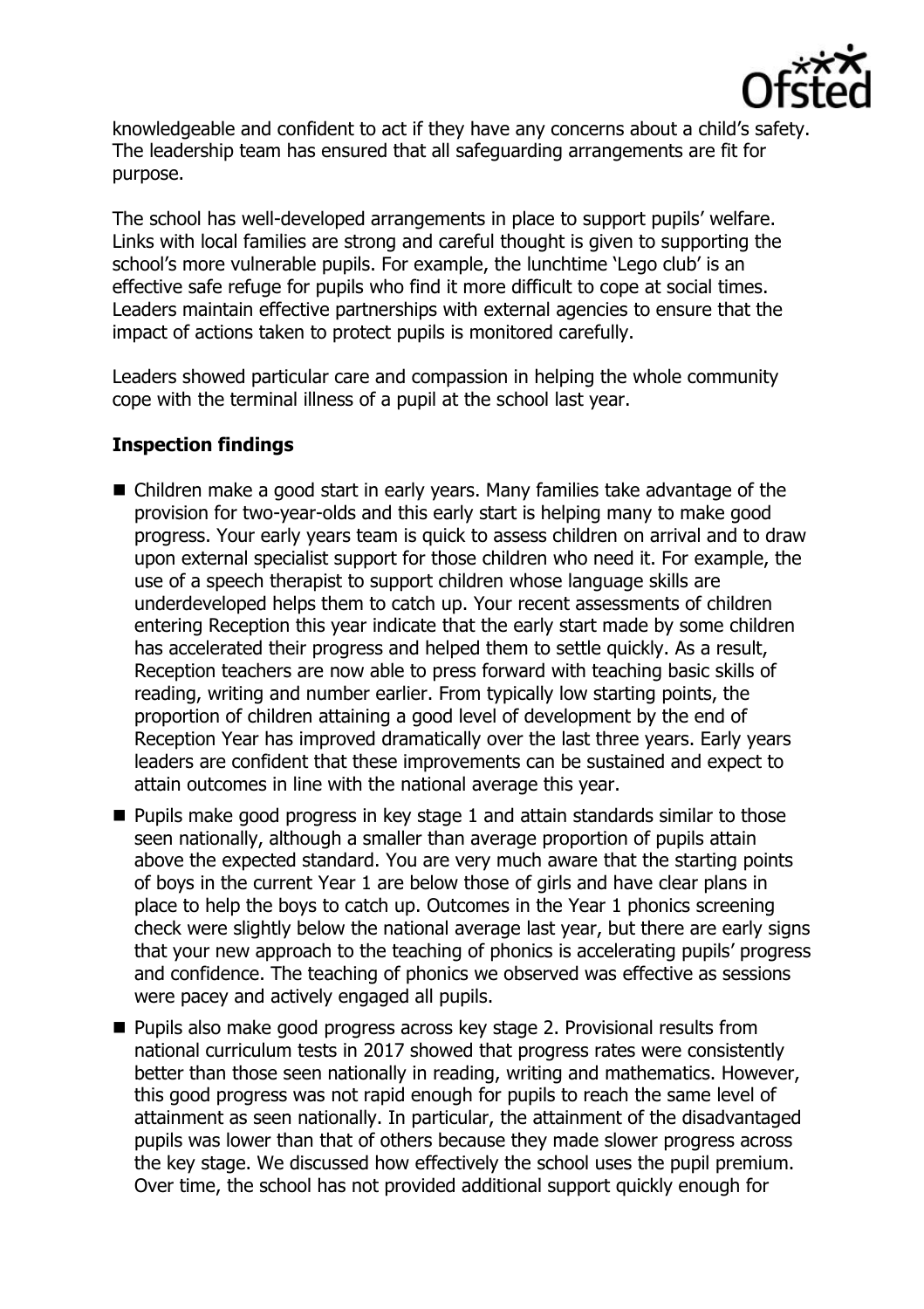

disadvantaged pupils who fell behind in reading, writing or mathematics.

- During the inspection, I worked with curriculum leaders for English and mathematics to review some key stage 2 pupils' books. Strong progress over time was consistently evident in English, but we found that pupils' progress in mathematics was less consistent, as some teachers focus too much on calculation skills and not enough on pupils' ability to reason and solve problems. Curriculum leaders had noted this themselves in recent checks of their own.
- The governors provide strong support to the school. They give of their time generously and commit to developing themselves through regular training. They have sensible committee structures in place which allow for good financial management and effective scrutiny of the school's performance. They have a good understanding of the school's strengths and weaknesses. However, although governors review pupil progress data across the year and are able to identify pockets of underperformance, they need to ensure that they sustain their challenge and check that leaders quickly intervene and make a difference.

#### **Next steps for the school**

Leaders and those responsible for governance should ensure that:

- $\blacksquare$  the school development plan is sharpened up by adding milestone points across the year at which leaders and governors will evaluate the impact of planned actions
- any differences in attainment between disadvantaged pupils and other pupils narrow quickly, as a result of timely additional support
- $\blacksquare$  teachers consistently provide pupils with rich mathematical problems that challenge them to apply their mathematical skills.

I am copying this letter to the chair of the governing body, the regional schools commissioner and the director of children's services for Durham. This letter will be published on the Ofsted website.

Yours sincerely

Chris Smith **Her Majesty's Inspector**

#### **Information about the inspection**

During this one-day inspection, I met with you and other senior leaders, members of the early years team and a group of governors, including the chair and vice-chair of the governing body. I also met with a group of pupils and listened to some of them read. Together, you and I visited lessons in each phase of the school to look at the impact of your work to develop the quality of teaching. During lesson visits, I sampled pupils' books and talked to pupils about their learning and progress. The